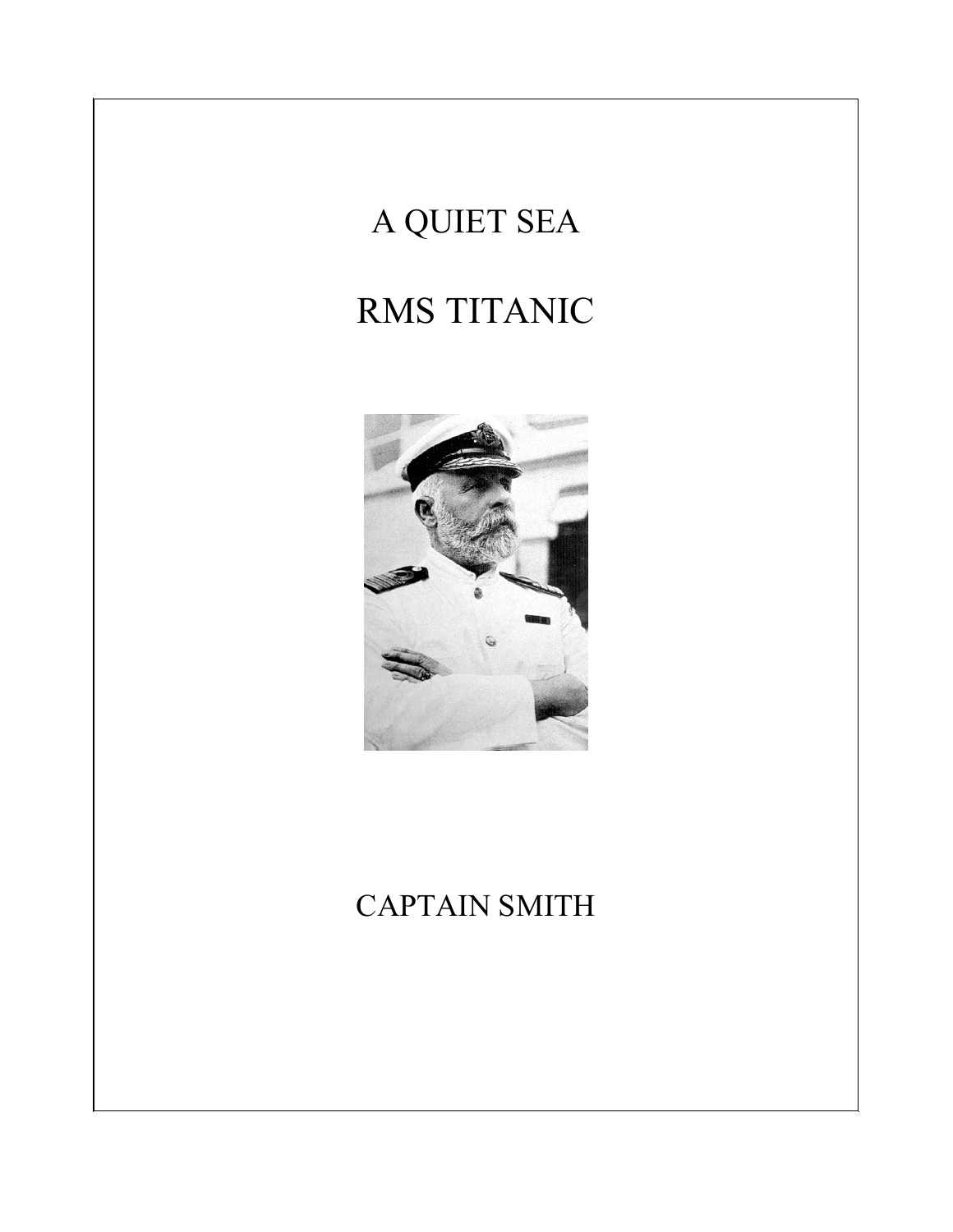## THE TITANIC'S CAPTAIN



Edward John Smith Credit: Wiki Fandom

Edward J. Smith was born in 1850 in [Staffordshire,](about:blank) England, to a working-class family that owned a pottery shop. At the Etruria British School, a Methodist school established by the local pottery industry, he was considered a quiet and genial student. He stayed until the age of 15, leaving to operate a steam forging hammer at the Etruria Forge Company. However, drawn to the sea, he left the forge to become an apprentice on the full-rigged ship Senator Weber, commanded by his half-brother, Joseph Hancock.



Senator Weber Credit: Titanic Officers

## SEAGOING CAREER

At age 18, Smith was promoted to third mate and rose through the ranks to become Master of the wooden sailing ship Lizzie Fennell in 1875. Impressed with the White Star Line, he gave up his captaincy and joined the company in 1880, serving as Fourth, then Third Officer on the emigrant ship, SS Celtic. Transferred to the cattle carrier SS Coptic as Second Officer, he was on the New Zealand–South America run. He then joined SS Britannic as Second Officer in 1884. At one time the fastest liner afloat, it was this premier ship that inspired him to join White Star.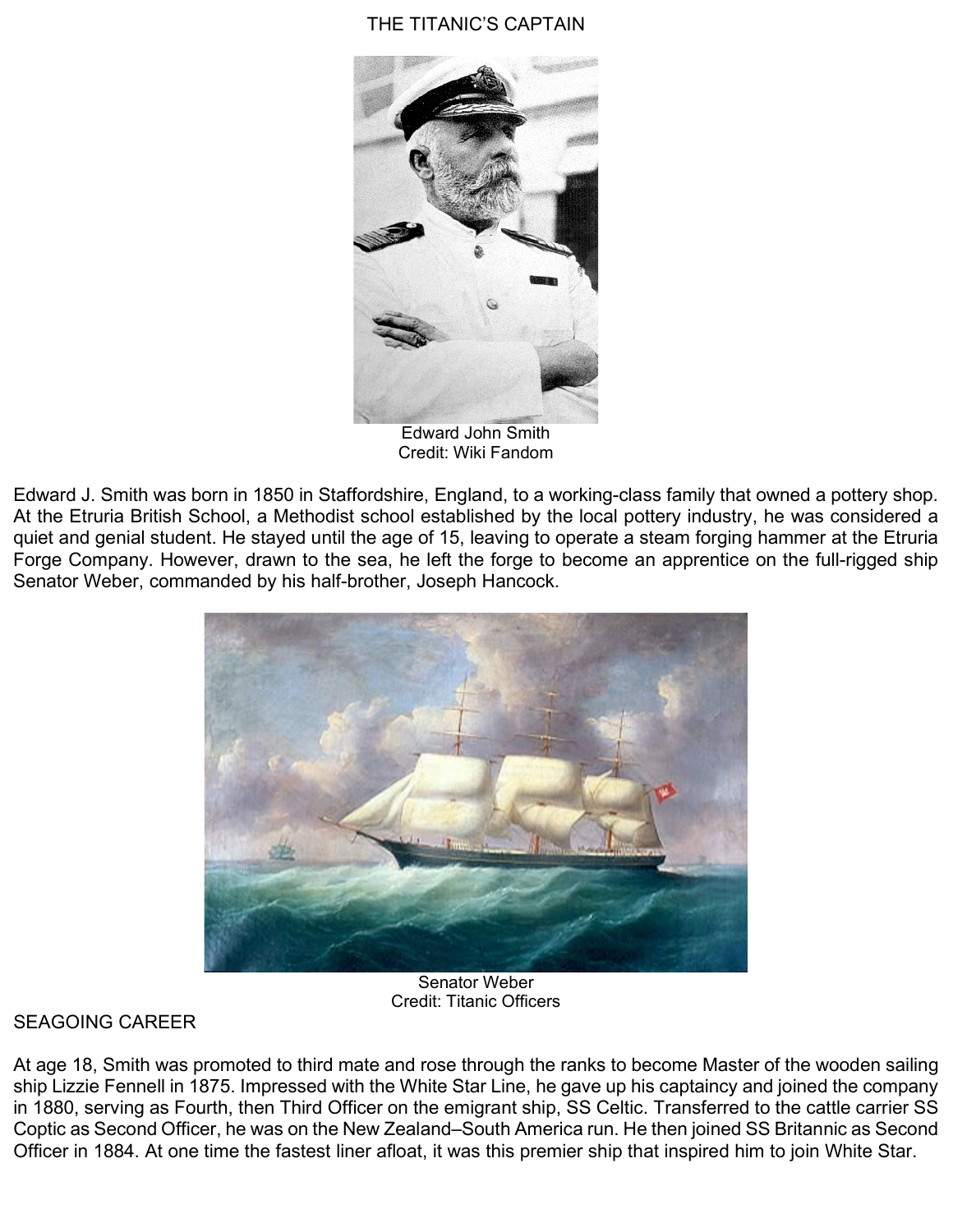

SS Britannic Credit: Wikipedia

In 1888, Smith sat for his Extra Master's Certificate, the highest and most difficult test offered by the British Board of Trade. He failed one section of the examination, retaking and passing it three days later. Having the required credentials, Smith joined the Royal Naval Reserve (RNR) the same year.

| By The Lords of the Committee of Privy                                                              |
|-----------------------------------------------------------------------------------------------------|
| Council for Trade.                                                                                  |
| Certificate of Competency                                                                           |
| EXTRA MASTER,                                                                                       |
| Co Edward John Imith                                                                                |
| Whereas it has been reported to us that you have been found duly                                    |
| qualified to fulfil the duties of Master in the Merchant Service, we do                             |
| hereby, in pursuance of the Merchant Shipping Act 1854, grant you this                              |
| Certificate of Competency.                                                                          |
| By Order of the Board of Trade,                                                                     |
| day of February BSS.<br>this $25$                                                                   |
| Ceantersigned,<br>One of the<br><b>Auist Secretaries</b><br>momar frag<br>to the<br>Board of Trole. |
| Pergistrar General.                                                                                 |
| . Pergistered at the Office of the Pergistias General of Shipping and Seamen.                       |
|                                                                                                     |

Captain Smith's Extra Master Certificate Credit: Titanic Officers



SS Baltic, Smith's first White Star liner Credit: Wikipedia

With his Extra Master Certificate in hand, Smith was given command of the aging SS Baltic for two trips before advancing to the command of the SS Britannic. He then reported for the maiden voyage of the Liverpool-to-New York cattle ship SS Cufic, where he caught the eye of White Star heir Bruce Ismay, who would play an outsized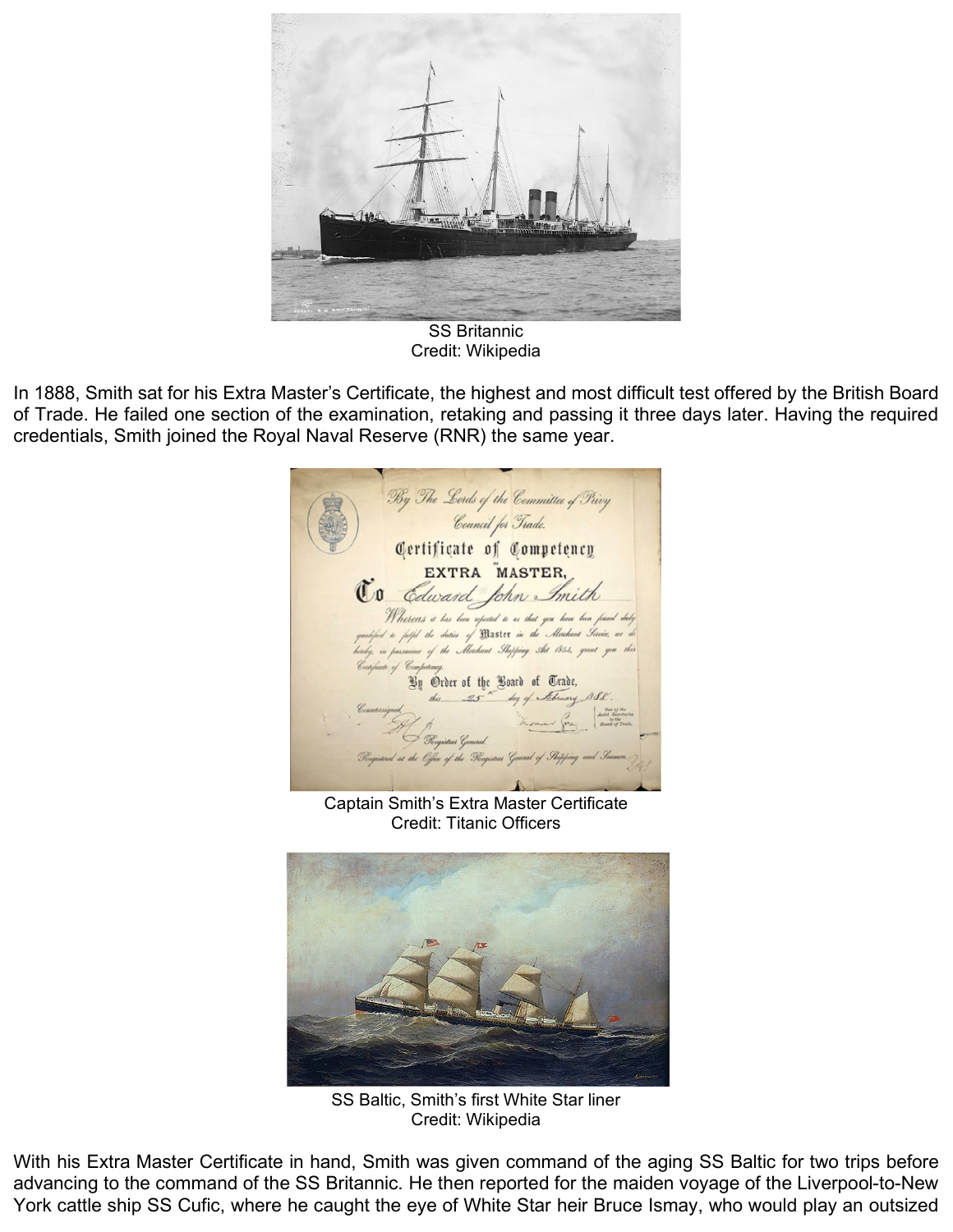role in Smith's future with the company. Commanding a series of White Star ships, Smith was given charge of the SS Majestic in 1895, the largest, fastest and finest liner of her day.



SS Majestic Credit: Wikipedia

Fellow Majestic officer Charles Lightoller said of Smith: "Here's a typical Western Ocean Captain. Bluff, hearty and I'll bet he's got a voice like a foghorn. As a matter of fact, he had a pleasant quiet voice and invariable smile." Lightoller goes on: "I had been with him many years, off and on, in the mail boats, mainly, and it was an education to see him con his own ship through the intricate channels entering New York."

Smith carried troops on Majestic during the 1899 Boer War. As Commander, he was permitted to fly the Blue Duster to denote his naval status. In 1901, White Star began delivering a quartet of large transatlantic liners known as the 'Big Four;" each ship larger than the last. Smith commanded two of the four liners, Baltic and Adriatic. Awarded monetary bonuses for safe and punctual passages, passengers dubbed him the "millionaire's captain." By 1904, White Star had such confidence in Smith, he was chosen to command their biggest ships on their maiden voyages. In 1907, he was put in command of the world's largest ship, RMS Adriatic. Upon her maiden voyage to New York, Smith remarked, "I cannot imagine any condition which would cause a ship to founder. I cannot conceive of any vital disaster happening to this vessel. Modern shipbuilding has gone beyond that." In four years, he was given command of a ship twice as big and twice as safe, RMS Olympic, the first of a class of three giant liners.



Smith on board Adriatic Credit: Titanic Officers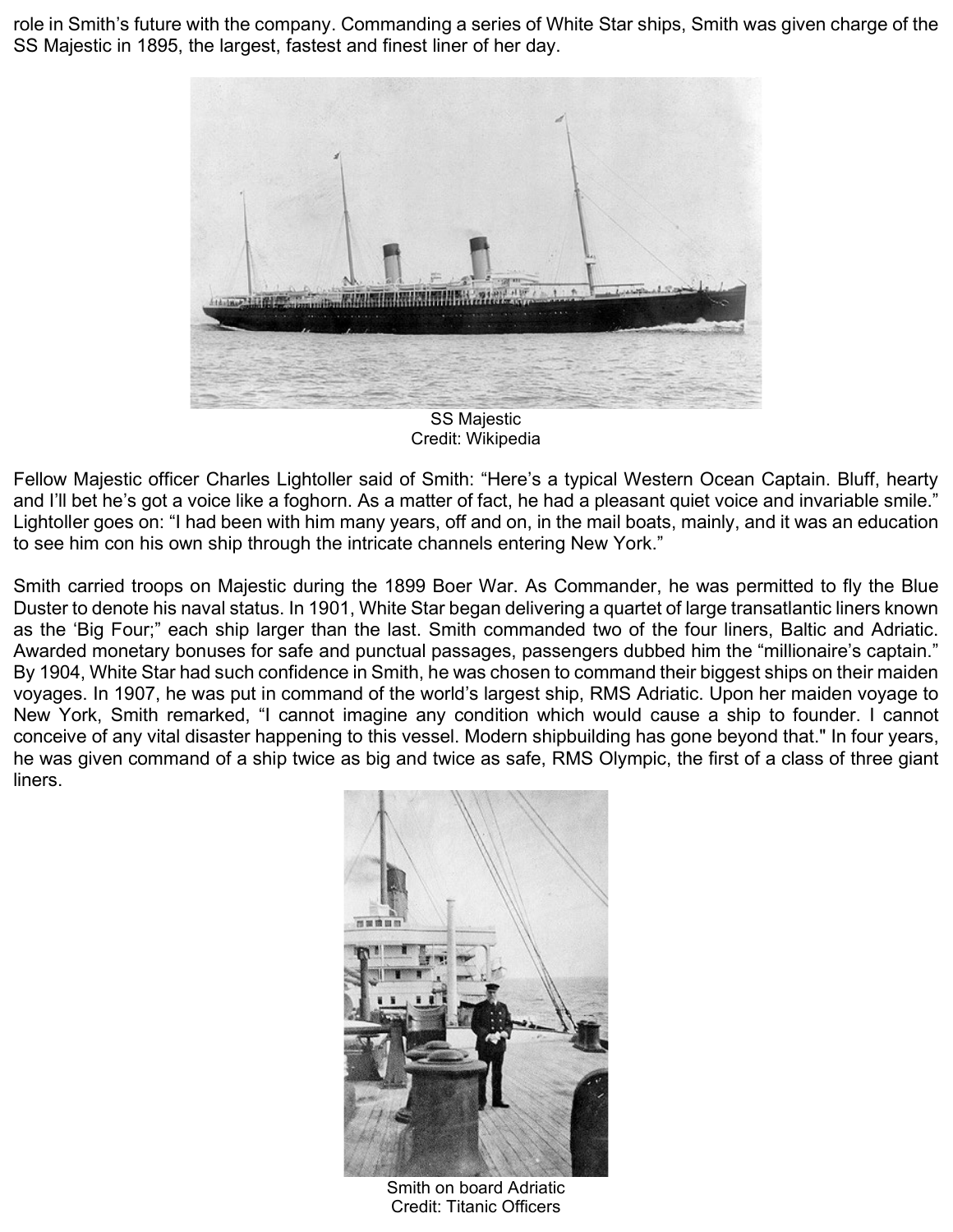After successful sea trials, Smith delivered Olympic to the newly constructed landing dock in Southampton, where White Star opened their latest maritime wonder to the public. Taking full advantage of good publicity, they scheduled Olympic's maiden departure on the same day her sister, Titanic, was launched. Olympic encountered rough seas on her maiden passage but showed herself to be an excellent sea boat. She was greeted with great fanfare in New York, where visitors thronged aboard. Thousands watched her first eastbound departure. White Star's great rival, Cunard, secretly dispatched their people on board to gain ideas for their own superliner.



Olympic entering her berth in New York, June 1911 Credit: Wikipedia

In 1911, Smith was in command when Olympic collided with the Royal Navy cruiser Hawke. Although the courts deemed the liner at fault, she was under command of the pilot; Smith's record remained clean. To repair Olympic, parts from Titanic were used, delaying her maiden passage. Smith was appointed to Titanic in 1912. He relieved Captain Haddock, who was to command the new ship but only brought her from Belfast to Southampton. When departing Southampton, Titanic passed two berthed liners. The suction caused by her passing drew one of the liners, the New York, off the dock, parting her dock lines. Quick action by pilot George Bowyer and Captain Smith avoided a collision, and Titanic proceeded to sea.



Oceanic (L), New York (M), Titanic (R) Credit: Wiki Commons

(One wonders how subsequent events might have been different if Olympic had not collided with Hawke, if Olympic's repairs had not delayed Titanic's maiden departure, if New York and Titanic had collided, or if Captain Haddock had remained in command.)